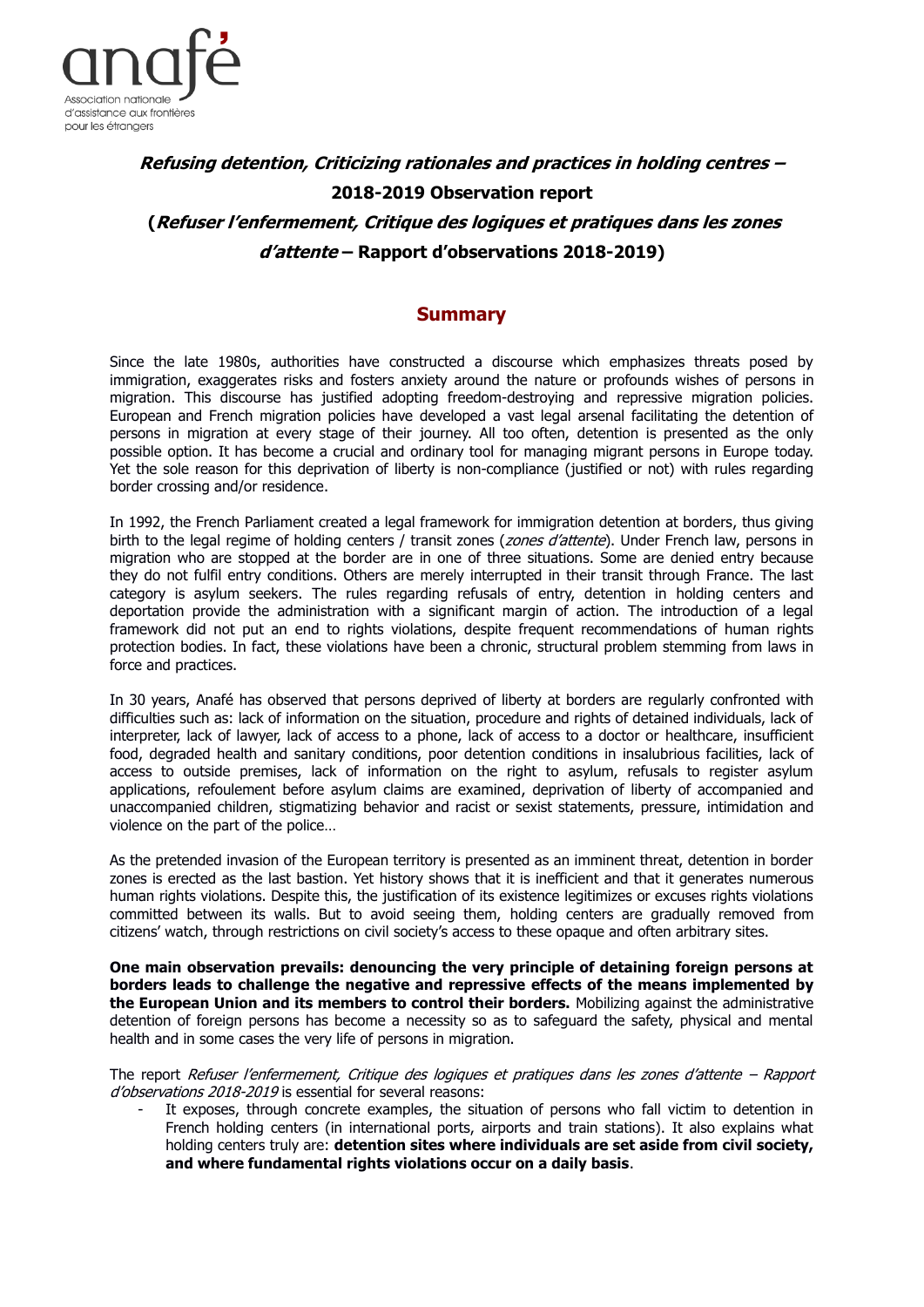- It was produced through the analysis of data collected in the course of legal assistance sessions conducted by volunteers, during monitoring visits in holding centers and thanks to field testimonies. This report thus recalls the **fundamental role of transit zone monitors** (visiteurs de zones d'attente) **who observe, question, denounce and inform**. This role is regularly undermined by the French administration.
- As reflected by its structure, the report covers two aspects. First, it deals with **structural violations of detained persons' rights**, which are denounced by Anafé on a regular basis. Second, it provides an in-depth analysis of the **situation in around fifteen holding centers**.
- Finally, the report sheds light on the consequences of detention, so as to enable the reader to understand the absurdity of a quasi-carceral system in which **men, women and children suffer every day, in no less than 96 French ports, train stations and airports**.

## **A few figures**

As of 25 October 2019, there were **96** holding centers according to the ministry of the interior:

- **40** managed by the border police (police aux frontières PAF)
- **56** managed by customs
- **24** in ports
- **64** in airports
- **1** in a train station and **7** in other sites.

| <b>Situations</b>                                                    | 2018    | $1st$ semester<br>2019 |
|----------------------------------------------------------------------|---------|------------------------|
| Number of refusal of entry decisions (excluding terrestrial borders) | 16 081  | 6849                   |
| Number of persons detained in holding centers                        | 9855    | 5 2 6 4                |
| Number of asylum seekers detained in holding centers                 | 1 4 4 5 | 1 0 6 9                |
| Number of unaccompanied minors detained in holding centers           | 232     | 154                    |
| Number of persons deported from holding centers                      | 12 072  | 5 1 6 9                |

Sources: figures provided by the ministry of the interior and the Direction of the Border Police.

#### **Analytical part**

The report begins with a foreword which covers the consequences of detention for persons held in holding centers and for persons who assist them. The analytical part which follows deals with eight fundamental topics.

Civil society's **right to access** – and thus to monitor – detention sites is crucial so as to shed light on the reality faced by foreign persons in these sites and their detention conditions. It enables civil society to act as a whistleblower, to defend fundamental rights and to testify on the consequences of detention and on situations leading to violations of the rights of persons in migration. Yet civil society frequently encounters difficulties in accessing detention sites where foreign persons are held, in particular holding centers. There was an increase in illegal obstacles to this right in 2018 and 2019.

The law of 16 June 2011 created the regime of **temporary holding centers**. In 2018, their number increased in overseas territories, against the letter of the law, established procedures and the rights of persons who were the first to suffer the consequences. Whether it be in Guadeloupe, La Réunion or Mayotte, persons who experienced these temporary holding centers were held in inhuman conditions: in hotels, without being able to leave their room to get some fresh air or stretch their legs in corridors; in insalubrious airport halls; in unfit gymnasiums; in parts of administrative detention centers (different legal regime); on a wharf; in the transit room of the first floor of a police station and in cages.

In terms of entry conditions, politicians developed a new concept without any real legal basis: **'migration risk'**. Whether it be during border checks, in the course of refusal of entry procedures or transit zone detention decisions, or even before courts, this notion has gained growing significance. This is despite the fact that it is based on discriminatory considerations, leaving a very wide margin of appreciation and thus favoring arbitrary decisions.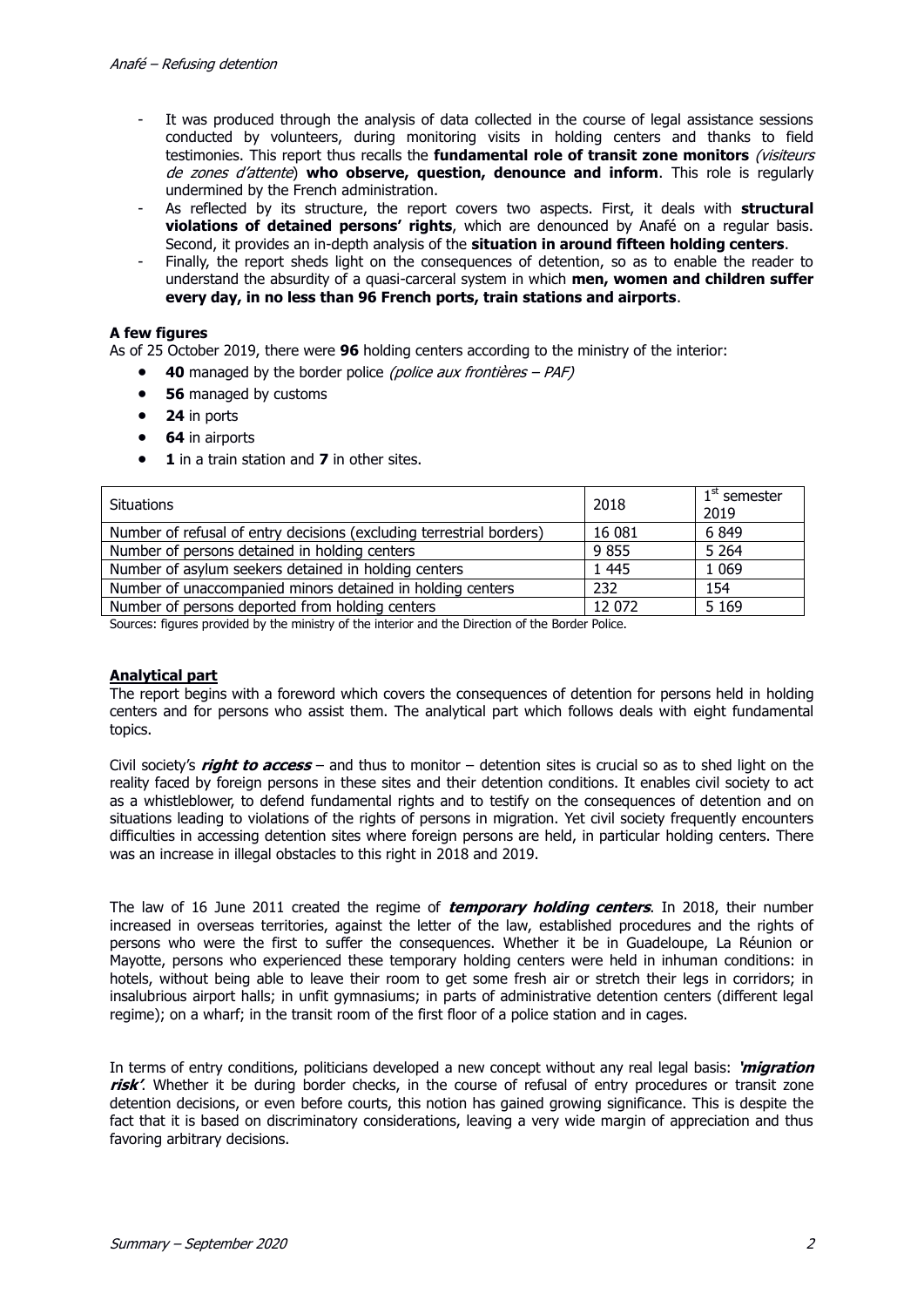Ajda, a Kurdish of Syria, arrived from Istanbul at the airport of Marseille-Marignane on 21 August 2019. Not long before, she had suffered refoulement from the airport of Lyon-Saint-Exupéry without having been able to lodge an asylum claim. When Anafé was informed of her arrival, it mobilized to ensure that her application was registered. However, she was still notified a refusal of entry decision. During her detention in the transit zone, Ajda was deprived of food for an entire day and did not have sheets on her bed. During the first few days, she was not allowed outside. She was finally freed by the judge of liberty and detention (juge des libertés et de la détention) on 25 August.

**The detention of children** continues in holding centers despite the recommendations of human rights protection bodies and NGOs. The best interests of the child are constantly ignored in the context of detention in holding centers, as a result of detention conditions or children's rights violations. Anafé's observations have shown that deprivation of freedom in holding centers has a negative impact on children's physical and psychological health. Detention conditions often jeopardize their health as they suffer anxiety, insomnia, eating disorders…

Fanta, age 16, arrived at Orly airport on 23 September 2019. As an orphan, she fled Guinea Conakry after her uncle tried to force her to marry a 74-year-old man who attempted to rape her. Anafé informed the children's judge of her situation through a written note, yet the judge did not examine her case. Fanta was freed as an asylum seeker, after being detained for three days alongside adults.

**Asylum** is a system which ordinarily aims at protecting persons from persecution they suffer in their country of origin. Unfortunately, what occurs at French borders seems far from this rationale. Asylum claims in holding centers are in reality 'requests for admission on French territory for asylum purposes'. The procedure is expeditious and conditions in which it is organized do not allow for a proper examination of the situation of persons who request international protection.

Roissy transit zone, 16 May 2018. Mariama, a national of the Comoros, was interviewed by an asylum officer without any interpreter. According to her testimony, the protection officer stated that no interpreter was available and that he would repeat questions several times to ensure that she understood correctly. Her application was dismissed as manifestly unfounded.

**Gender relationships** are unequal, as part of relationships of power and domination which structure our society in the same way as class and race relationships. Anafé wishes to better take into account gender relationships in holding centers, in particular regarding access to health and justice. Its reflections revolve around relationships of domination at play at borders, and gender violence, which is frequent if not systemic.

Sarah arrived at Roissy airport on 5 October 2019. At her arrival at the police facility, she was bodysearched by two male police officers, despite her feminine appearance. The Border Police relied on the sex indicated on her passport, instead of the gender she herself claimed.

The legislative framework fails to enable proper **judicial review** of respect for fundamental rights and of the legality of refusal of entry and detention decisions, since there is no available suspensive appeal. In addition, the law does not provide for the organization of free sessions of legal assistance provided by practicing lawyers. Yet rights violations and arbitrary decisions occur on a daily basis. Even when judicial review is possible, the different hearings, at the administrative tribunal, at the tribunal of great instance, or at the court of appeals, raise questions as to how foreign persons are treated. Important legal principles are violated. Foreign persons are criminalized and even suffer racism. These hearings are contrary to dignity in a system supposedly characterized by the rule of law. They raise questions as to the effective role of the judge as 'guardian of individual freedoms'.

Transit zone, **police custody, prison, administrative detention**… Hundreds of persons arriving at the border endure these forms of detention one after another. Due to a mere cancelled hotel reservation, lack of a health insurance or an asylum request, a repressive system closes on individuals and rights violations proliferate. Detention never seems to end.